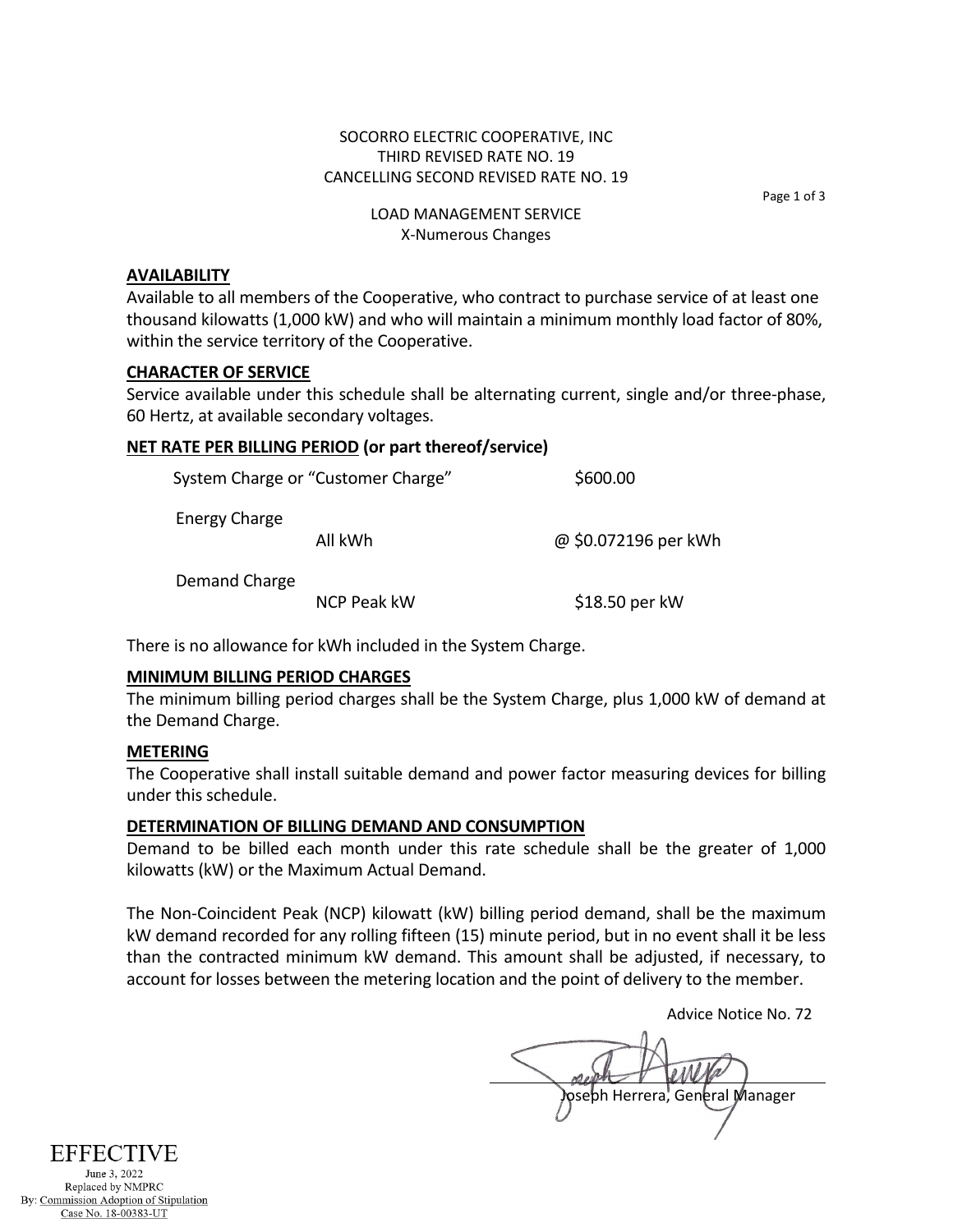## SOCORRO ELECTRIC COOPERATIVE, INC THIRD REVISED RATE NO. 19 CANCELLING SECOND REVISED RATE NO. 19

Page 2 of 3

## LOAD MANAGEMENT SERVICE X-Numerous Changes

# **POWER FACTOR ADJUSTMENT**

The member agrees to maintain unity power factor as nearly as practicable. Demand charges will be adjusted to correct for average power factors lower than 95%. Such adjustments will be made by increasing the measured demand proportionally to the amount by which the average power factor is less than 95%.

# **LOAD FACTOR ADJUSTMENT**

Should the load factor in the billing period be less than 80%, the metered kWh of energy will be increased by an amount, based on the kW of measured demand, to maintain an 80% load factor. The billing kWh will then be applied to the rate per kWh as stated above.

# **ADDITIONAL CHARGES**

Additional charges may be established in accordance with applicable Line and Service Extension Rules or by special contract between the member and the Cooperative.

# **RENEWABLE ENERGY AND CONSERVATION FEE**

The Cooperative shall assess and collect a Renewable Energy and Conservation Fee of 1%. This fee when collected shall be deposited into a fund with the sole purpose of acquiring renewable energy or providing energy conservation programs in accordance with 17.9.572.23.G NMAC.

# **DEBT COST ADJUSTMENT ("DCA FACTOR")**

The Cooperative shall flow through to the members such increases or decreases in debt cost in accordance with 17.9.540.16 NMAC.

# **FUEL AND PURCHASED POWER COST ADJUSTMENT ("PCA FACTOR")**

The Cooperative shall flow through to the users such increases or decreases in fuel and purchased power cost in accordance with 17.9.550.12 NMAC.

# **TAX ADJUSTMENT**

Billing under this schedule may be increased by an amount equal to the sum of the taxes payable under the Gross Receipts and Compensating Tax Act and of all other taxes, fees, or charges (exclusive of Ad Valorem, State and Federal Income Taxes) payable by the Cooperative and levied or assessed by any governmental authority on the public utility service rendered, or on the right or privilege of rendering the service, or on any object or event incidental to the rendition of the service.

Advice Notice No. 72 pseph Herrera, General Manager



June 3, 2022 Replaced by NMPRC By: Commission Adoption of Stipulation Case No. 18-00383-UT